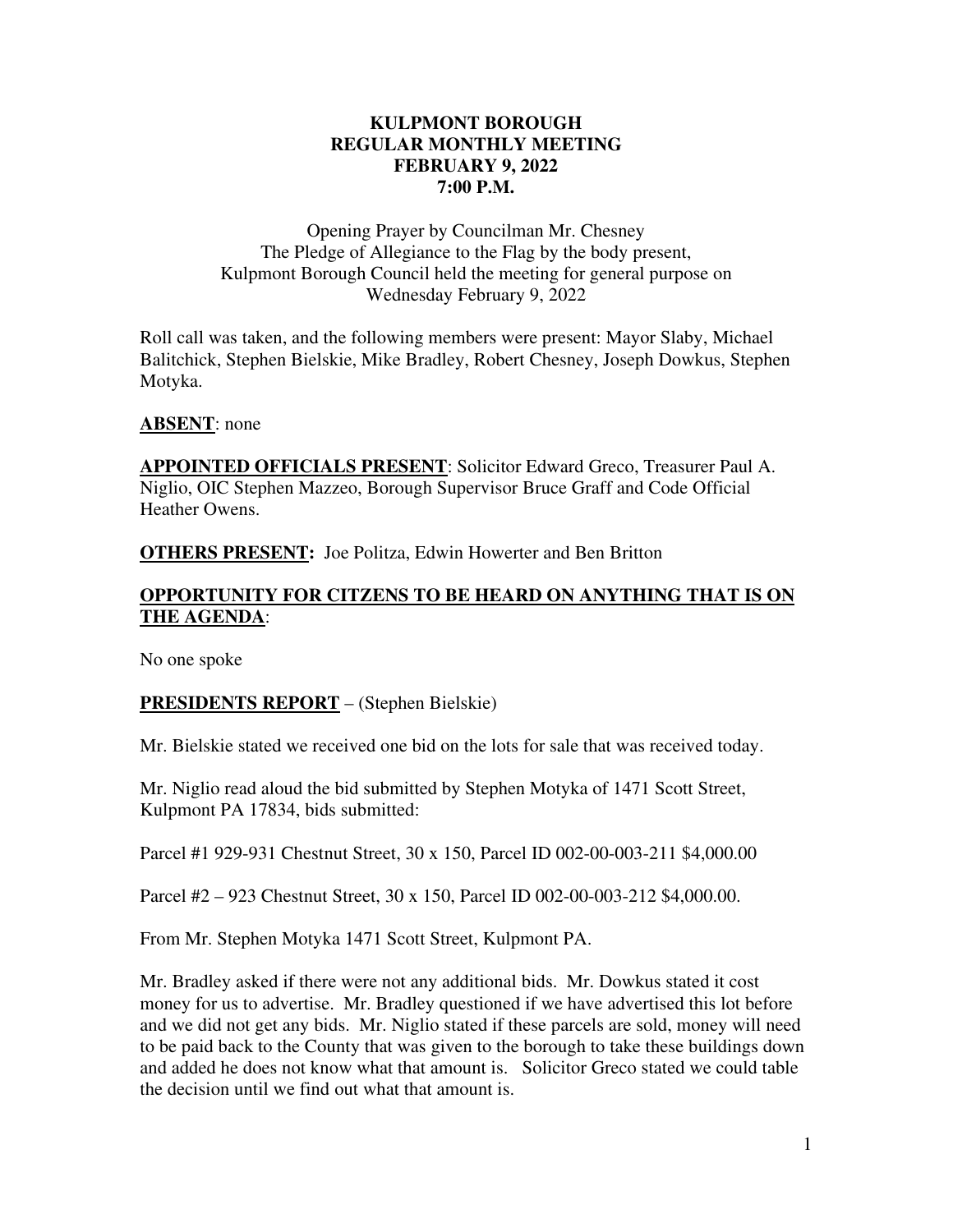Mr. Motyka stated he had planned to get this appraised and would like to donate it back to the borough for a park through a DCED grant and asked council to hopefully look at that when considering his offer. Mr. Slaby stated he thinks the number was around \$11,000.00. Mr. Chesney stated he feels the amount was in the neighborhood of \$5,400.00 each lot and stated he thinks we were asking \$12,000.00.

Mr. Bradley stated if we don't accept this offer, it may not come back around and stated a bird in the hand is better than two in a bush. Mr. Bielskie explained if we sell it we will need to pay the money back, if we do not sell it we don't need to pay the County the money back. Solicitor Greco stated he thought the amount was around \$8,000.00. Mr. Bielskie stated and if the amount of Mr. Motyka's bid covers the amount he does not have a problem with it and added he feels the Borough should wait until we are sure on the amount, we will need to pay back.

Mr. Motyka stated this is going to be donated hopefully for a park and so he does not know why they will not consider taking it. Mr. Chesney stated until we know what we must pay back and understand what we have it is only logical.

**MOTION**- Mr. Dowkus made the motion and was seconded by Mr. Bradley to accept the offer of \$4,000.00 for each parcel from Mr. Motyka.

**ROLL CALL VOTE**- BALITCHICK (yes), BIELSKIE (no), BRADLEY (yes), CHESNEY (no), DOWKUS (yes), MOTYKA (abstain), HODGE (yes) 4 YEAS – 2 NAYS – 1 ABSTAIN

#### **MAYORS REPORT**- (Robert Slaby)

Mr. Slaby stated the Mr. Mazzeo continues to seek part time officers and stated he is working with some individuals and hopefully we will have some positive results by the next meeting.

Mr. Bradley questioned Officer Mazzeo is there is anything they as council could do and stated the people in Kulpmont want something done and stated the people in Kulpmont think they are dragging their feet and that is not the case. Mayor Slaby stated he does not believe there is and stated coming in as Mayor from council for four years have worked really hard with Mayor Bozza and stated he is expecting the same for himself.

Mr. Bradley asked again if there is anything Mayor Slaby or Officer Mazzeo thinks he or Council could do to let him know. Mayor Slaby stated if he thought there was something and based on also where he works, if there was something he would say something.

Mayor Slaby stated this Council have done everything and stated he understands how important it is to have a police officer respond when you need help. Mr. Bradley stated he is reaching out and offering any assistance and stated to the mayor he is not taking a shot at him; he would be more than willing if there is anything he could do to reach out and help. Mayor Slaby stated please don't think that is how he feels, Council has done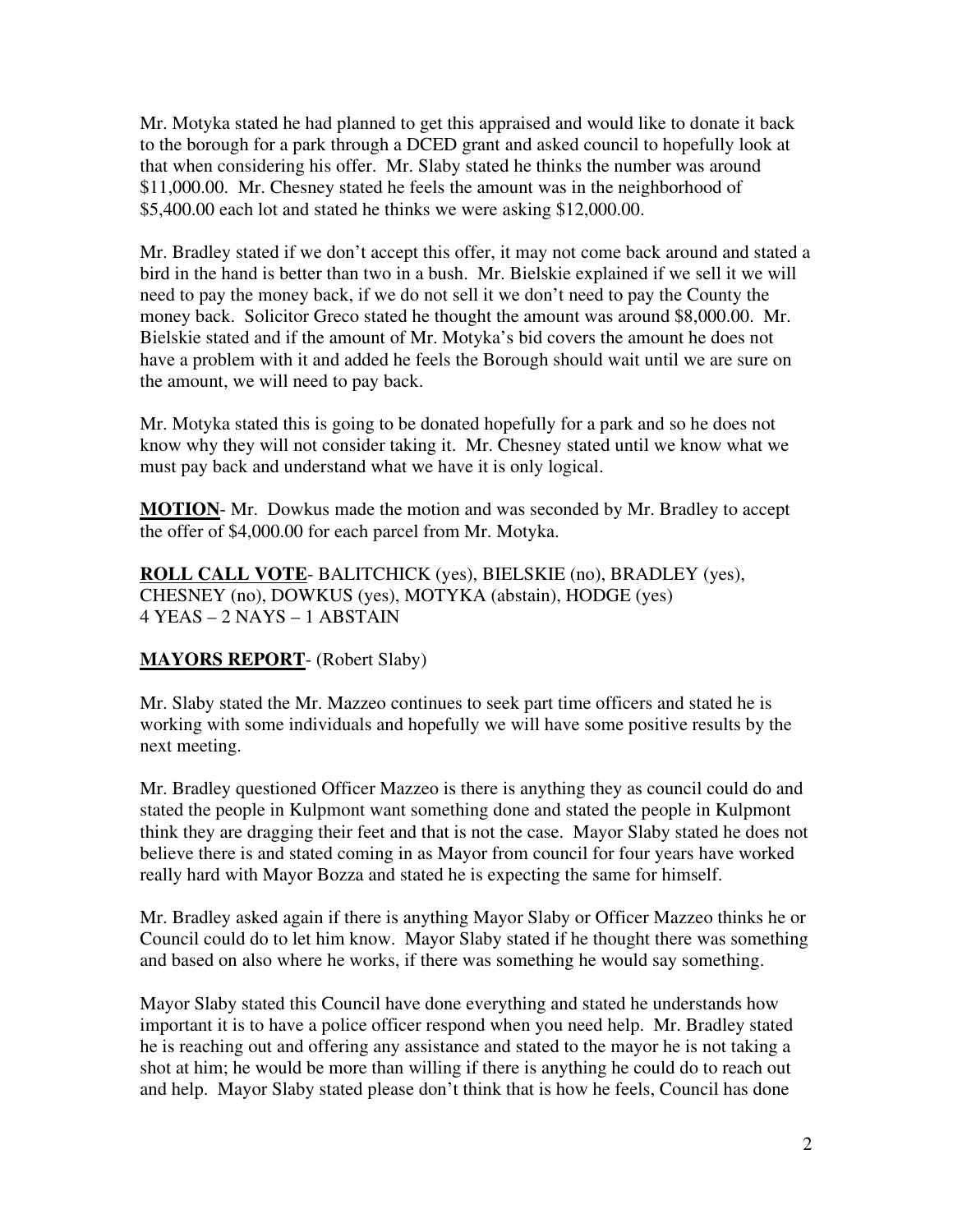everything they could and so is Officer Mazzeo. Solicitor Greco asked Officer Mazzeo if he is getting any feedback. Officer Mazzeo stated the only difference he could see is we would need to implement what Shamokin is doing, that is not authorized at this time. Officer Mazzeo stated in checking with the academy, Lackawanna had none, everyone already had jobs or were not from the area. Mayor Slaby stated officer Mazzeo is absolutely right and stated that in Shamokin he has a couple that are in the academy right now adding they reserved that back in June or July.

Mr. Bradley asked if there is money in the budget to hire a full-time guy. Mayor Slaby stated yes, there would be. Mayor Slaby stated he, Council and Mr. Niglio would work something out. Mr. Motyka commented the Borough has in the budget for three full time officers.

Mr. Hodge asked about regionalization and asked if that is dead in the water now. Mayor Slaby stated he has not been invited to any of those meetings as Mayor or even when he was the president of council. He continued to say being in this position if he has been, he understands how it works. Mr. Motyka stated we reached out to Coal Township, Shamokin, and Mt. Carmel we are currently working with DCED on a study.

Mr. Niglio commented we are in the process of completing information and stated we were hit here with Covid and stated he was out and now Rhonda is out and stated we are about a month behind in our workload.

Office Mazzeo stated he would caution and stated in talking with Chief Hollenbush because of the shortages and the increases and everything else the cost would be substantial. Officer Mazzeo stated he is not saying it is a bad idea just that the cost is going to be high either way, there is no free ride. Mayor Slaby replied no there is not. Mr. Chesney stated there is nobody out there at the present time.

Officer Mazzeo stated Shamokin is sending candidates to the academy and stated Shamokin is that is 6-month lag to the academy, field training and hopefully they don't get hurt or flunk out. Officer Mazzeo stated he included with his monthly report some information on the last year and stated officers don't like where the profession is at right now and stated Shamokin lost a substantial number of senior officers because of how the profession has changed, Sunbury is in the same position. Mayor Slaby commented in Shamokin they went from 12 full time officers down to six.

Mr. Bradley asked Officer Mazzeo if there is any way the rules could be relaxed to take retired prison guards and giving them part time jobs. Officer Mazzeo replied as long as they are under the two years Harrisburg MOPEC rulings, yes. Officer Mazzeo stated he has officers he reached out to that past that two-year mark and Harrisburg is unsympathetic when you are past two years.

Officer Mazzeo stated you need to pass the physicals and a written test and stated the physical test even at his age are geared to a 25-year-old. Mayor Slaby stated they are trying.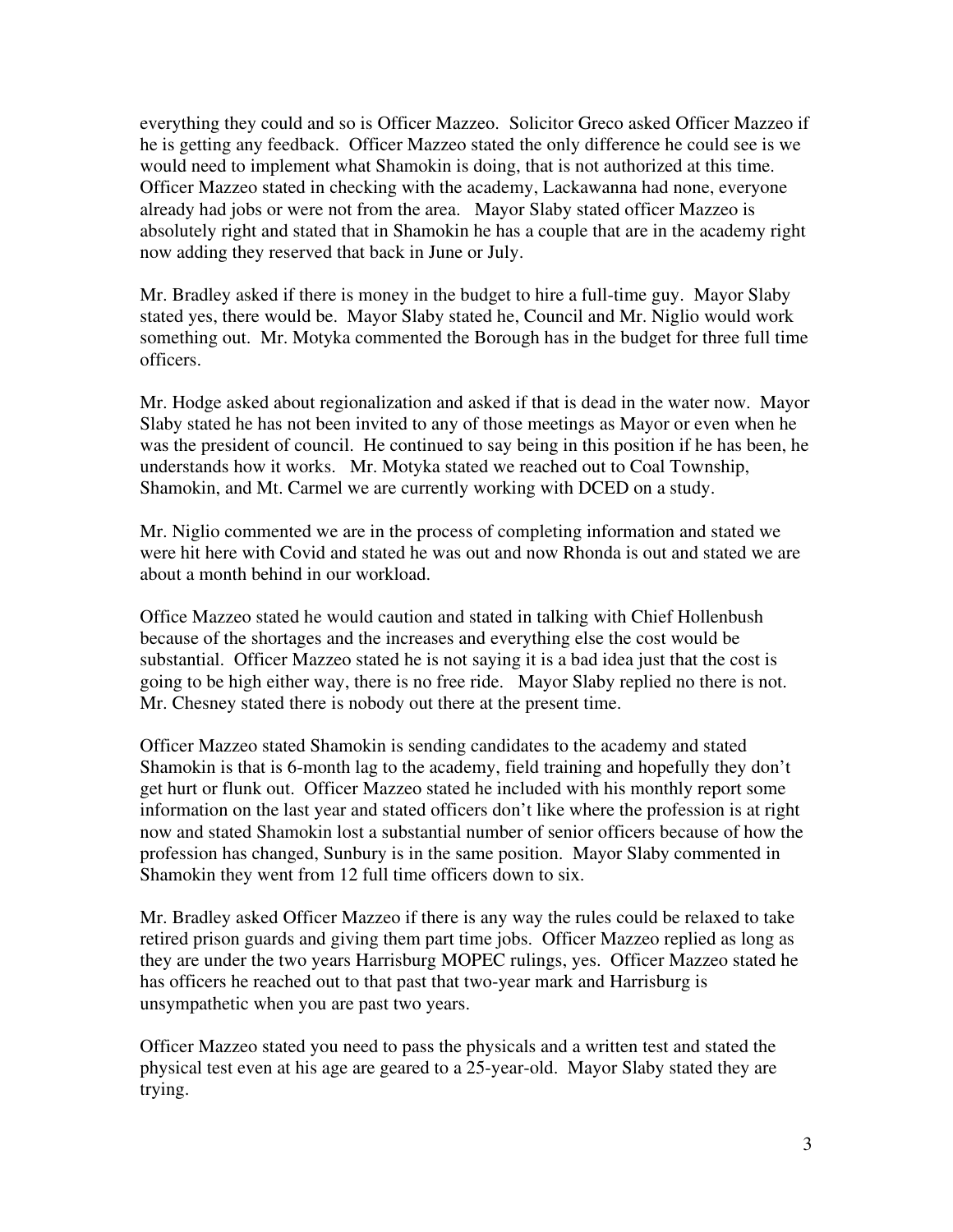#### **SECRETARY'S REPORT**- (Rhonda Wilk)

Mr. Paul Niglio stated approval is needed January  $12<sup>th</sup>$ , January  $26<sup>th</sup>$  and January  $29<sup>th</sup>$ , 2022.

**MOTION**- Mr. Dowkus made the motion and was seconded by Mr. Bradley to approve the meeting minutes from January  $12<sup>th</sup>$ , January  $26<sup>th</sup>$  and January 29, 2022.

#### **VOICE VOTE –**

Unanimous

Mr. Niglio stated donations for the flags on Chestnut Street were received from Bruce and Diane Graff of \$100.00, Kulpmont Cruise Association Inc, \$100.00 and the Kulpmont Sportsman Association of \$100.00.

Mr. Dowkus stated the Sons of American Legion will also be making a donation of \$100.00.

Mr. Niglio stated Northumberland County Council for the Arts and Humanities send a membership application and stated that was copied to both Mayor and Council.

**MOTION-** Mr. Motyka made a motion to complete the renewal membership application for \$100.00 and was seconded by Mr. Bradley.

**ROLL CALL VOTE**- BALITCHICK (yes), BIELSKIE (yes), BRADLEY (yes), CHESNEY (yes), DOWKUS (yes), MOTYKA (yes), HODGE (yes) 7 YEAS – 0 NAYS

A letter of resignation from Borough Council was received by Mr. Michael Balitchick, effective February 28, 2022.

Mr. Dowkus asked if we want to handle by our personnel committee. Mr. Bielskie replied saying we are going to need to advertise it and this time we want to interview people. Mr. Dowkus agreed and stated we will take care of that through personnel. Solicitor Greco stated Council will need to move to accept his resignation.

**MOTION**- Mr. Motyka made a motion to accept Mr. Balitchicks resignation effective February 28<sup>th</sup> and was seconded by Mr. Bradley.

# **VOICE VOTE** –

Unanimous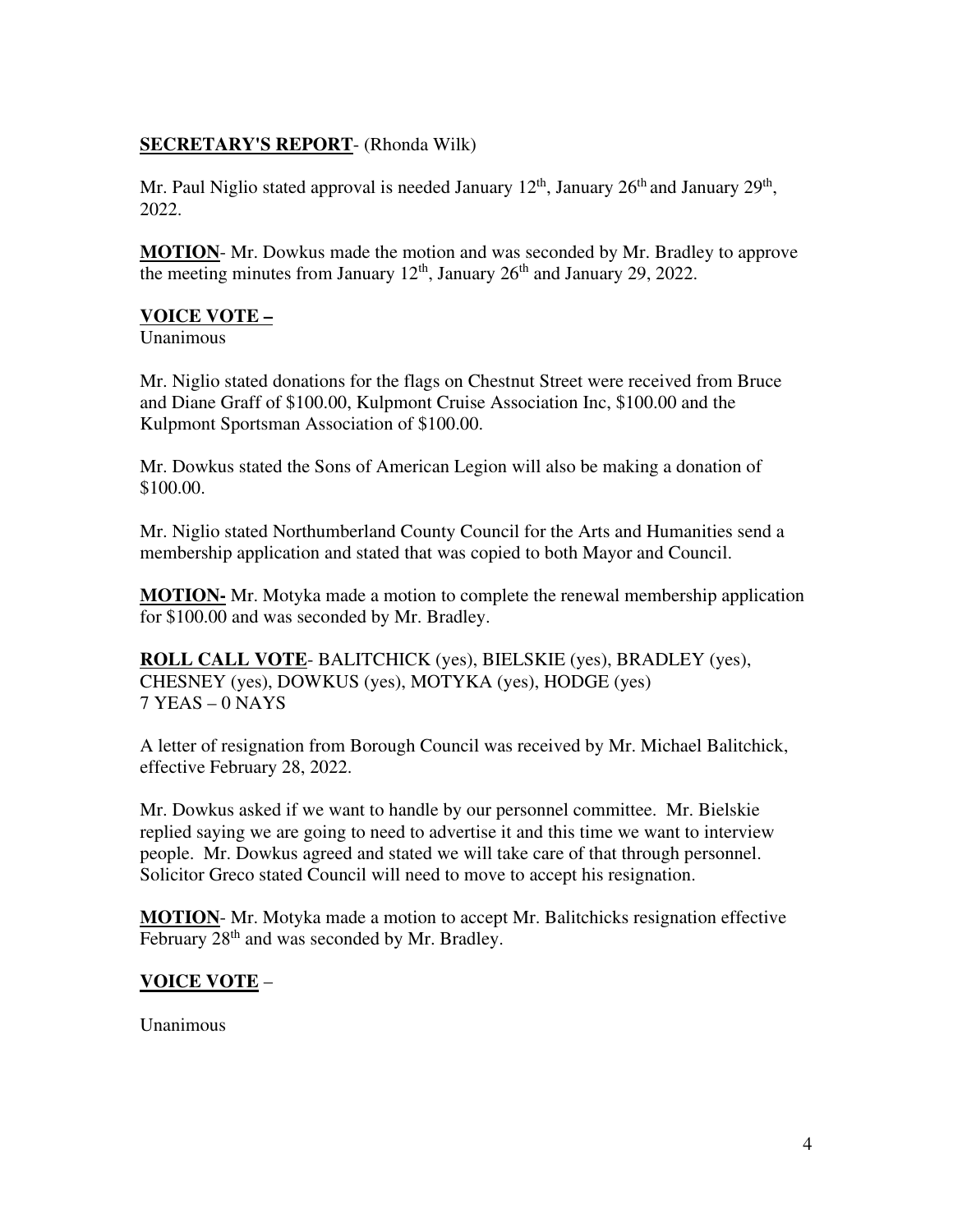#### **TREASURERS REPORT** – (Paul A. Niglio)

Mr. Niglio stated council received the financial statement and a list of bills to be paid and stated approval is needed to pay the bills.

**MOTION**- Mr. Bradley made the motion and was seconded by Mr. Chesney to approve and pay the bills.

**ROLL CALL VOTE**- BALITCHICK (yes), BIELSKIE (yes), BRADLEY (yes), CHESNEY (yes), DOWKUS (yes), MOTYKA (yes), HODGE (yes) 7 YEAS – 0 NAYS

**SOLICITORS REPORT**- (Edward Greco)

No Report

**POLICE CHIEFS REPORT** – (Stephen Mazzeo, Officer in Charge)

Report attached

Mr. Dowkus stated he appreciates it being taken care of, the abandoned vehicle on Chestnut and Tenth Street, it was there a few days and there was a blind spot there.

Mr. Bradley stated the report is 11 pages and thanked Officer Mazzeo for his dedication.

Officer Mazzeo stated there are a lot of people coming to town that are not desirable and stated he and the Code officer work together daily to try and keep them out.

# **FIRE CHIEF REPORT** – (Kevin O'Hearn)

Report attached.

# **EMERGENCY MANAGEMENT –** (Kevin O' Hearn)

No Report

#### **BUILDING INSPECTOR'S REPORT–** (Tri County COG)

No Report

#### **CODE/HEALTH ENFORCEMENT OFFICER'S REPORT** – (Heather Owens)

Report attached. Heather Owens stated the snow and ice situation is just a mess, it is freezing and then melts and then is refreezing. Mr. Bradley stated there was a woman that called and complained about her driveway being blocked by the plow going by and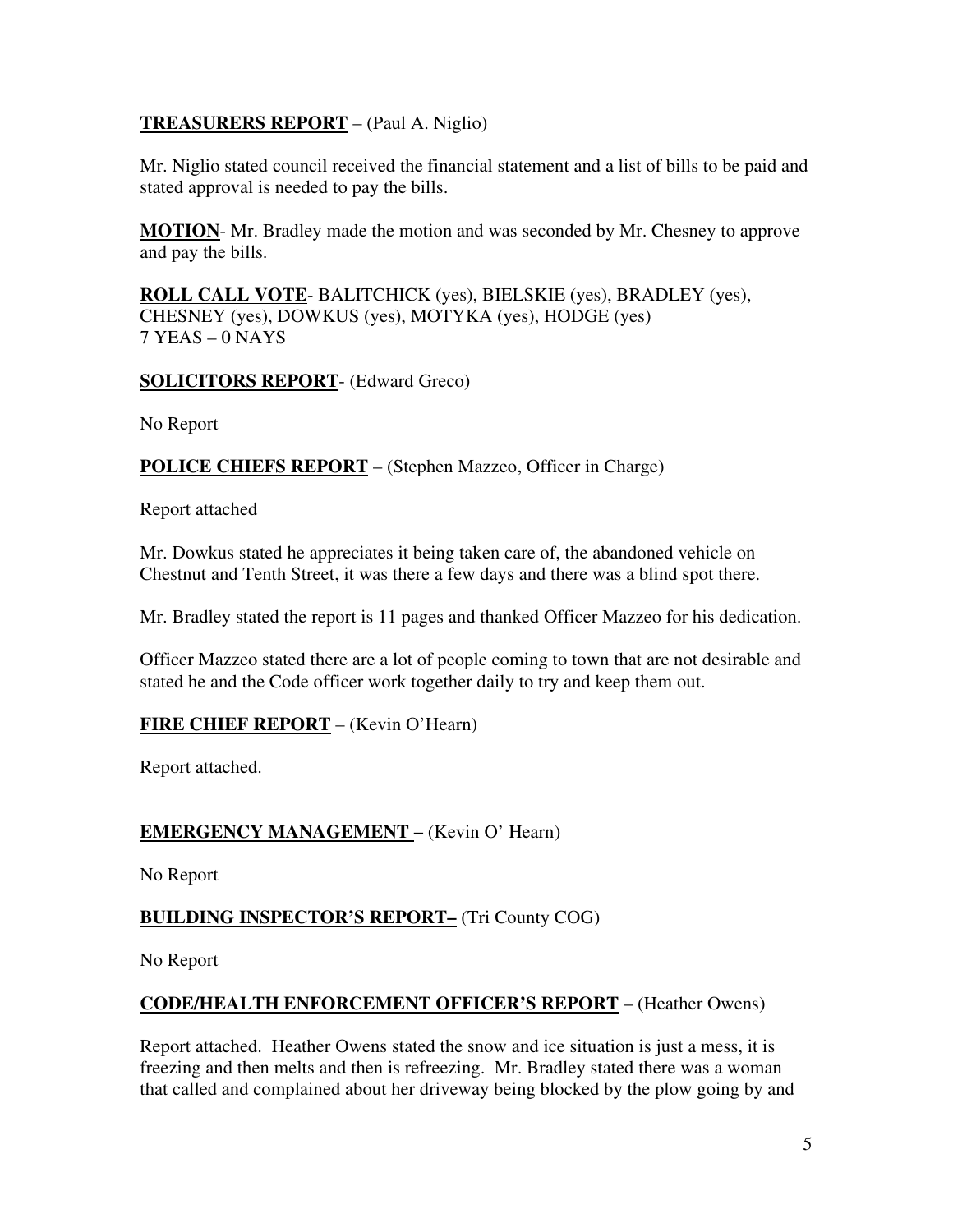stated Bruce Graff will see what he could do to try and accommodate. Mr. Chesney commented Heather Owens is doing a great job also.

#### **SERVICE AND FACILITIES** – (Wm. Mike Bradley)

Mr. Bradley stated he thinks many people in Kulpmont may have transportation issues or are not aware of the food surplus program. Mr. Bradley questioned if we put an ad in the paper once per year for this if there is any advertising for this.

Mr. Niglio replied it is advertised every month, it's in every time we have it that we distribute. Mr. Niglio stated it is advertised in the paper, on the borough web page. Mr. Bradley stated he was going to attempt to reach out to civic organizations to see if he could get people that would deliver to the handicap people.

Bruce Graff added they currently have a handful that they deliver. Mr. Dowkus questioned how many total recipients we have on the list. Bruce Graff replied when he first started working here, we had 200 and now we are down to 25 or 30. Mr. Bradley stated he just wants people to know it is out there. Bruce Graff stated he usually calls the people if they did not come to remind them.

Mayor Slaby stated individual people living by themselves have expressed to him this is a good program. Mr. Bradley stated he would like to make it better. A discussion took place and ideas about possibly passing out a flier to residents to make them aware of the program.

Mr. Bradley questioned the approving of anything over \$75.00 having to be approved and asked if there is a reason why it is so low. Mayor Slaby stated at work he does not need anybody's permission to spend money, Council allows that authority in him and then they vote to pay the bills. Solicitor Greco stated if he needs a quart of oil for the truck then no, he does not need approval.

Mr. Bradley stated you should not need to wait to buy brakes for a police car and questioned if that is the way it works or questions if he is in error here. Mayor Slaby stated that is how it works in Kulpmont. Mr. Bradley stated he is waiting to buy lights for the plow truck because we are over \$75.00, we should not have to vote for that he is going to support it with a receipt and sated it is a very insufficient way to operate. Mayor Slaby stated he agrees, but it is up to these guys.

**MOTION**- Mr. Bradley made a motion and was seconded by Mr. Dowkus to allow purchases to be made for up to \$250.00.

Bruce Graff stated before he would call the Finance committee and let them know or do an emergency purchase for the cost amount. Bruce Graff stated that is what is doing with the lights for the plow and said he just likes people to know what he is spending before we get it, and it is not a surprise at the monthly meeting.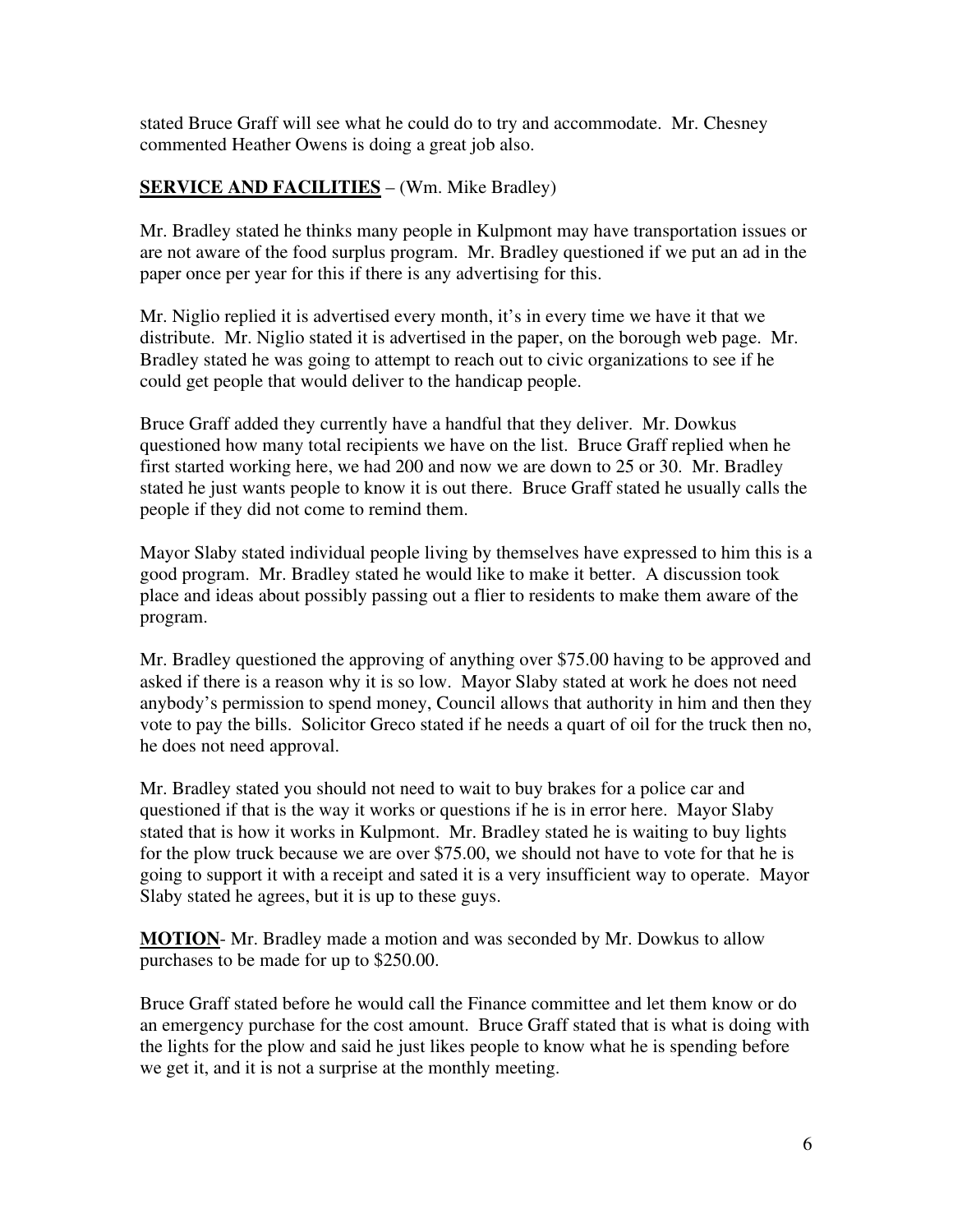Mr. Bradley stated Paul Niglio is looking over at him like he is making a mistake here. Mr. Niglio replied to Mr. Bradley stating we have had people come and sit here in these chairs that came in here and there was careless spending, nobody cared and that is why you put the limits in there. Paul Niglio stated the employees have been very frugal and stated Bruce goes and gets the best price there has never been any problems here, it's just that people perceive those kinds of things. Bruce Graff stated he will let Mr. Bradley know; he will let Mr. Motyka know when he must make a purchase.

**ROLL CALL VOTE**- BALITCHICK (yes), BIELSKIE (yes), BRADLEY (yes), CHESNEY (yes), DOWKUS (yes), MOTYKA (yes), HODGE (yes) 7 YEAS – 0 NAYS

**MOTION**- Mr. Bradley made the motion and was seconded by Mr. Dowkus to approve the \$110.00 to purchase the lights for the dump truck.

**ROLL CALL VOTE**- BALITCHICK (yes), BIELSKIE (yes), BRADLEY (yes), CHESNEY (yes), DOWKUS (yes), MOTYKA (yes), HODGE (yes) 7 YEAS – 0 NAYS

Mr. Motyka asked Mr. Bradly to get a price for the filters on the unit here in the Borough Building for the next meeting. Mr. Motyka stated this unit never had the filters changes on it. Mr. Bradley asked how long we are in the building. Mr. Bielskie replied five years ago. Mr. Motyka stated he will work together with Mr. Bradley to get a price for next meeting.

Mr. Bradley announced to Council a certificate of general liability insurance was received for the Mount Carmel Junior Baseball Team.

# **FINANCE/PURCHASING** – (Stephen Motyka)

No Report

#### **CODE HEALTH AND SAFETY**- (Stephen Bielskie)

No Report

#### **ORDINANCE COMMITTEE** - (Joseph Dowkus)

Mr. Dowkus stated he is working on some ordinances and stated he and the Solicitor will be getting together with the committee.

#### **GRANTS/RECREATION** – (Robert Chesney)

Mr. Chesney stated there will be a meeting at the end of February and will be held in Aristes on the  $23<sup>rd</sup>$  to go over the proper ways to apply for grants for recreation. He continued to say at our last meeting a lot of the grants were explained and initiated. Mr. Chesney stated Mr. Motyka is working on that, applications are in, and we are just waiting to see what is going to come out of that.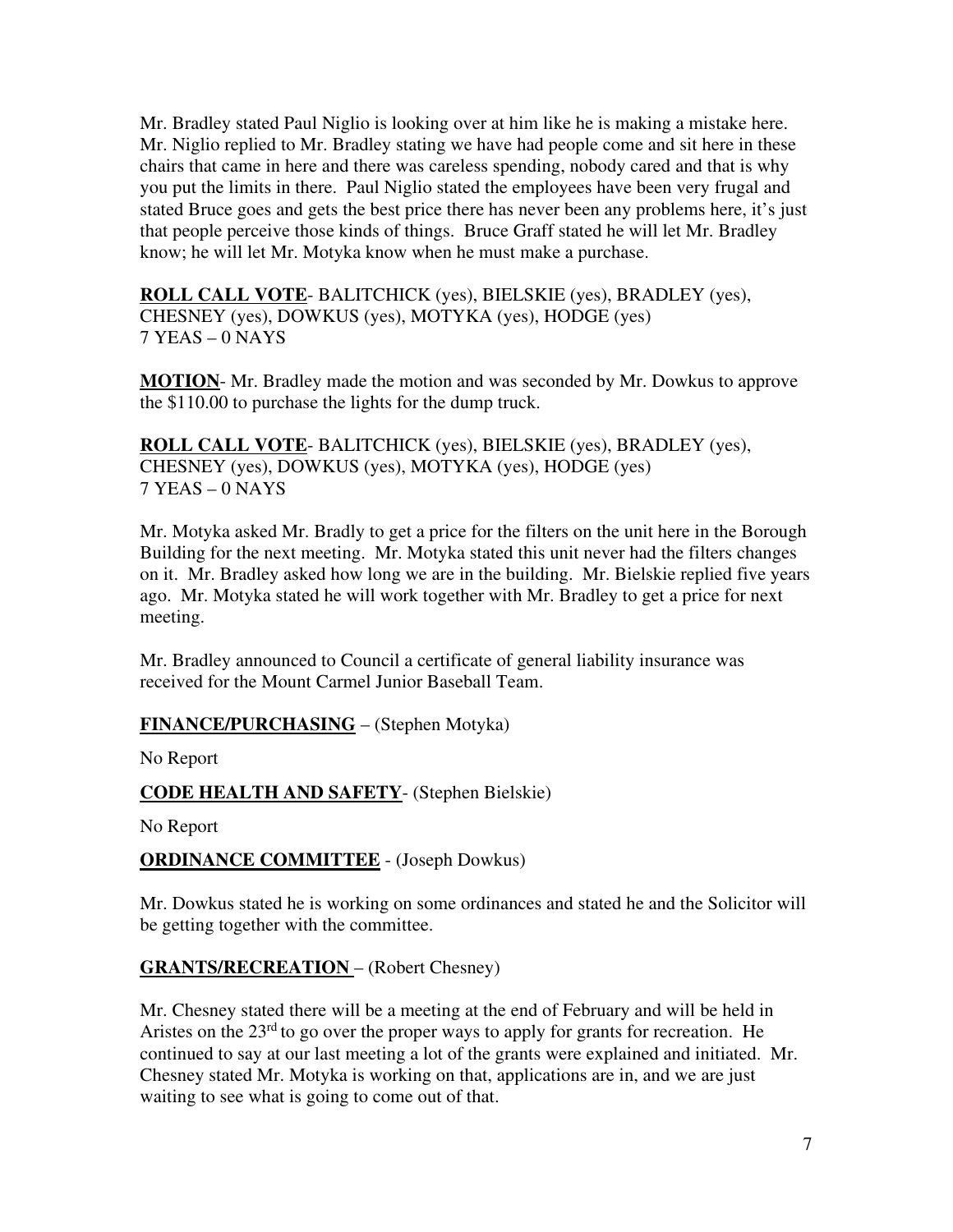Mr. Motyka stated he would like permission to pursue a DCNR grant and stated he also found a PA Council of the Arts to try and develop the parcel on Chestnut Street into a park and stated so with Council's permission he would move forward with that.

# **PERSONNEL**- (Mr. Dowkus)

Mr. Dowkus stated with Mr. Balitchick's resignation he would like to advertise seeking a council person to fill the vacancy and to set up interviews. Mr. Motyka stated if you have the letters of interest by the  $23<sup>rd</sup>$  that would be two weeks before the meeting. Mr. Dowkus stated he would like to ask for the letters to be in by the close of business on February 23rd.

**MOTION**- Mr. Dowkus made the motion and was seconded by Mr. Bradley to advertise for interested persons to send in a letter of interest to fill the vacancy on Borough Council by the close of business on February 23, 2022.

**ROLL CALL VOTE**- BALITCHICK (yes), BIELSKIE (yes), BRADLEY (yes), CHESNEY (yes), DOWKUS (yes), MOTYKA (yes), HODGE (yes) 7 YEAS – 0 NAYS

# **FIRE/EMA/POLICE COMMITTEE** – (Mr. Balitchick)

No Report

# **OPPORTUNITY FOR CITIZENS TO BE HEARD**

None

# **OLD BUSINESS-**

Mr. Dowkus questioned on if we ever looked into the military surplus. Mr. Bradley asked Mayor Slaby if he had a chance to act on that. Mayor Slaby stated he is sorry, and he forgot about it but stated that he will do so.

Mr. Bradley thanked the street department for the job they are doing with the plowing. Mr. Bradley stated the ice is way worse than snow. Mr. Bradley stated there was a broken water line at night and water was freezing on the street, Bruce took it upon himself and came out and salted the street and stated he appreciates that. Mr. Bradley stated Mayor Slaby also came out for the broken water line and thanked him for that as well.

Mr. Motyka stated he and Mayor Slaby were approached about a letter from the Borough supporting researching if a community college would benefit the area. Mr. Motyka stated if you have that request, he will make a motion to support the researching a community college. Mayor Slaby stated he will have that, David asked him a couple times.